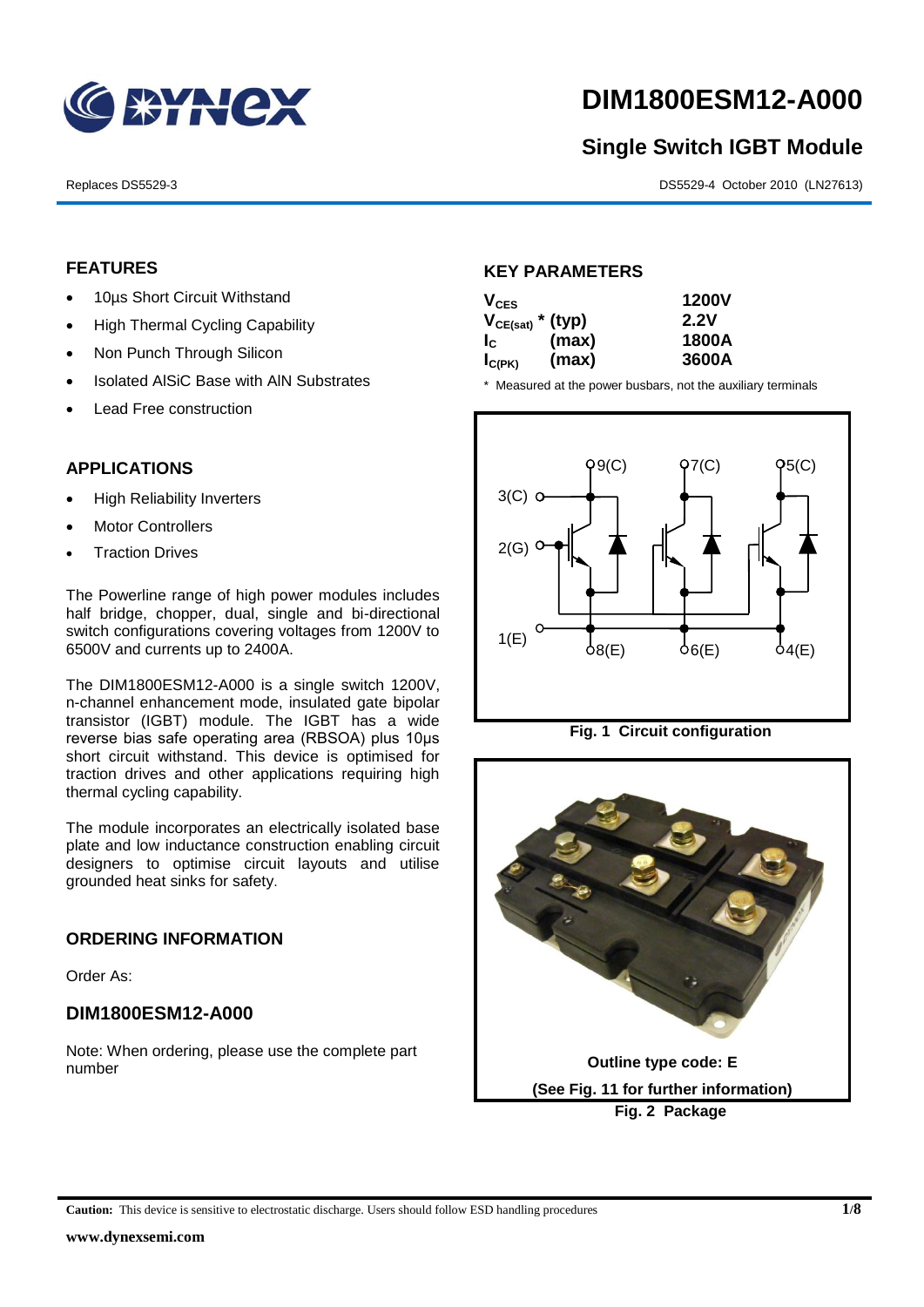## **ABSOLUTE MAXIMUM RATINGS**

Stresses above those listed under 'Absolute Maximum Ratings' may cause permanent damage to the device. In extreme conditions, as with all semiconductors, this may include potentially hazardous rupture of the package. Appropriate safety precautions should always be followed. Exposure to Absolute Maximum Ratings may affect device reliability.

#### **Tcase = 25°C unless stated otherwise**

| Symbol            | <b>Parameter</b>                  | <b>Test Conditions</b>                                   |       | <b>Units</b> |
|-------------------|-----------------------------------|----------------------------------------------------------|-------|--------------|
| $V_{CES}$         | Collector-emitter voltage         | $V_{GF} = 0V$                                            | 1200  | V            |
| $V_{GES}$         | Gate-emitter voltage              |                                                          | ±20   | V            |
| $I_{\rm C}$       | Continuous collector current      | $T_{\text{case}} = 85^{\circ}$ C                         | 1800  | A            |
| $I_{C(PK)}$       | Peak collector current            | 1ms, $T_{\text{case}} = 115^{\circ}$ C                   | 3600  | A            |
| $P_{max}$         | Max. transistor power dissipation | $T_{\text{case}} = 25^{\circ}C$ , $T_i = 150^{\circ}C$   | 15625 | W            |
| $I^2t$            | Diode $I^2t$ value                | $V_R = 0$ , $t_p = 10$ ms, $T_i = 125$ °C                | 900   | $kA^2s$      |
| V <sub>isol</sub> | Isolation voltage - per module    | Commoned terminals to base plate.<br>AC RMS, 1 min, 50Hz | 2500  | V            |
| $Q_{PD}$          | Partial discharge - per module    | IEC1287, $V_1$ = 1300V, $V_2$ = 1000V, 50Hz RMS          | 10    | рC           |

#### **THERMAL AND MECHANICAL RATINGS**

| Internal insulation material:     | AIN              |
|-----------------------------------|------------------|
| Baseplate material:               | <b>AISiC</b>     |
| Creepage distance:                | 33mm             |
| Clearance:                        | 20 <sub>mm</sub> |
| CTI (Comparative Tracking Index): | 600              |

| Symbol                     | <b>Parameter</b>                                      | <b>Test Conditions</b>                        | Min   | Typ.                     | Max | <b>Units</b>   |
|----------------------------|-------------------------------------------------------|-----------------------------------------------|-------|--------------------------|-----|----------------|
| $R_{th(j-c)}$              | Thermal resistance - transistor                       | Continuous dissipation -<br>junction to case  |       |                          | 8   | °C/kW          |
| $R_{th(j-c)}$              | Thermal resistance - diode                            | Continuous dissipation -<br>junction to case  | ٠     |                          | 13  | °C/kW          |
| $R_{th(c-h)}$              | Thermal resistance -<br>case to heatsink (per module) | Mounting torque 5Nm<br>(with mounting grease) | -     | ۰                        | 6   | °C/kW          |
| $T_i$                      | Junction temperature                                  | Transistor                                    |       | ۰                        | 150 | $^{\circ}C$    |
|                            |                                                       | Diode                                         |       |                          | 125 | $^{\circ}C$    |
| ${\mathsf T}_{\text{stg}}$ | Storage temperature range                             | $\overline{\phantom{a}}$                      | $-40$ | ٠                        | 125 | $^{\circ}C$    |
|                            |                                                       | Mounting - M6                                 |       | $\overline{\phantom{a}}$ | 5   | Nm             |
|                            | Screw torque                                          | Electrical connections - M4                   |       |                          | 2   | N <sub>m</sub> |
|                            |                                                       | Electrical connections - M8                   |       |                          | 10  | Nm             |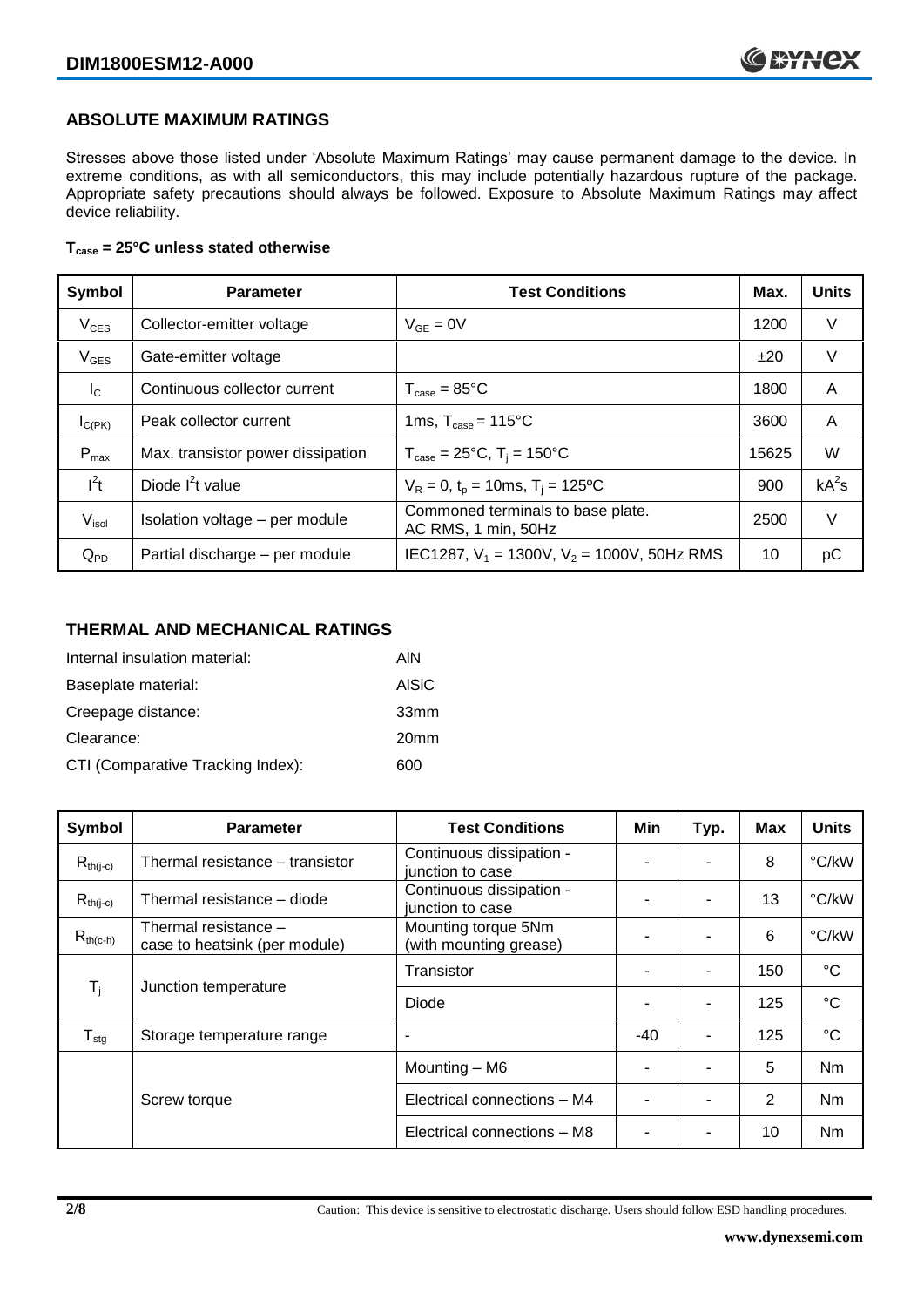# **ELECTRICAL CHARACTERISTICS**

#### **Tcase = 25°C unless stated otherwise.**

| <b>Symbol</b>                 | <b>Parameter</b>                       | <b>Test Conditions</b>                                                                                                                                            | Min | <b>Typ</b> | <b>Max</b> | <b>Units</b> |
|-------------------------------|----------------------------------------|-------------------------------------------------------------------------------------------------------------------------------------------------------------------|-----|------------|------------|--------------|
|                               | Collector cut-off current              | $V_{GE} = 0V$ , $V_{CE} = V_{CES}$                                                                                                                                |     |            | 3          | mA           |
| $I_{CES}$                     |                                        | $V_{CF} = 0V$ , $V_{CF} = V_{CES}$ , $T_{case} = 125^{\circ}C$                                                                                                    |     |            | 75         | mA           |
| $I_{\text{GES}}$              | Gate leakage current                   | $V_{GF} = \pm 20V$ , $V_{CF} = 0V$                                                                                                                                |     |            | 12         | μA           |
| $V_{GE(TH)}$                  | Gate threshold voltage                 | $I_C = 90mA$ , $V_{GE} = V_{CE}$                                                                                                                                  | 4.5 | 5.5        | 6.5        | V            |
|                               | Collector-emitter                      | $V_{GE}$ = 15V, $I_C$ = 1800A                                                                                                                                     |     | 2.2        | 2.8        | V            |
| $V_{CE(sat)}$                 | saturation voltage                     | $V_{GE}$ = 15V, $I_C$ = 1800A, T <sub>i</sub> = 125°C                                                                                                             |     | 2.6        | 3.3        | V            |
| $I_F$                         | Diode forward current                  | DC                                                                                                                                                                |     |            | 1800       | A            |
| $I_{FM}$                      | Diode maximum forward current          | $t_p = 1$ ms                                                                                                                                                      |     |            | 3600       | A            |
|                               |                                        | $I_F = 1800A$                                                                                                                                                     |     | 1.9        | 2.1        | V            |
| $V_F$ <sup>†</sup>            | Diode forward voltage                  | $I_F = 1800A$ , $T_i = 125^{\circ}C$                                                                                                                              |     | 1.8        | 2.1        | V            |
| $C_{\text{ies}}$              | Input capacitance                      | $V_{CF} = 25V$ , $V_{GF} = 0V$ , f = 1MHz                                                                                                                         |     | 200        |            | nF           |
| $Q_{q}$                       | Gate charge                            | ±15V                                                                                                                                                              |     | 20         |            | μC           |
| $C_{res}$                     | Reverse transfer capacitance           | $V_{CE} = 25V$ , $V_{GE} = 0V$ , f = 1MHz                                                                                                                         |     |            |            | nF           |
| $L_M$                         | Module inductance                      |                                                                                                                                                                   |     | 10         |            | nH           |
| $R_{INT}$                     | Internal transistor resistance         |                                                                                                                                                                   |     | 90         |            | $\mu\Omega$  |
| $\mathsf{SC}_{\mathsf{Data}}$ | Short circuit current, I <sub>SC</sub> | $T_i = 125$ °C, V <sub>CC</sub> = 900V<br>$t_p \le 10 \mu s$ , $V_{GE} \le 15 V$<br>$V_{CE \text{ (max)}} = V_{CES} - L^{\dagger} x \text{ dI/dt}$<br>IEC 60747-9 |     | 10000      |            | A            |

#### **Note:**

 $\dagger$  Measured at the power busbars, not the auxiliary terminals

 $\check{}$  L is the circuit inductance +  $L_M$ 

**Caution:** This device is sensitive to electrostatic discharge. Users should follow ESD handling procedures **3/8**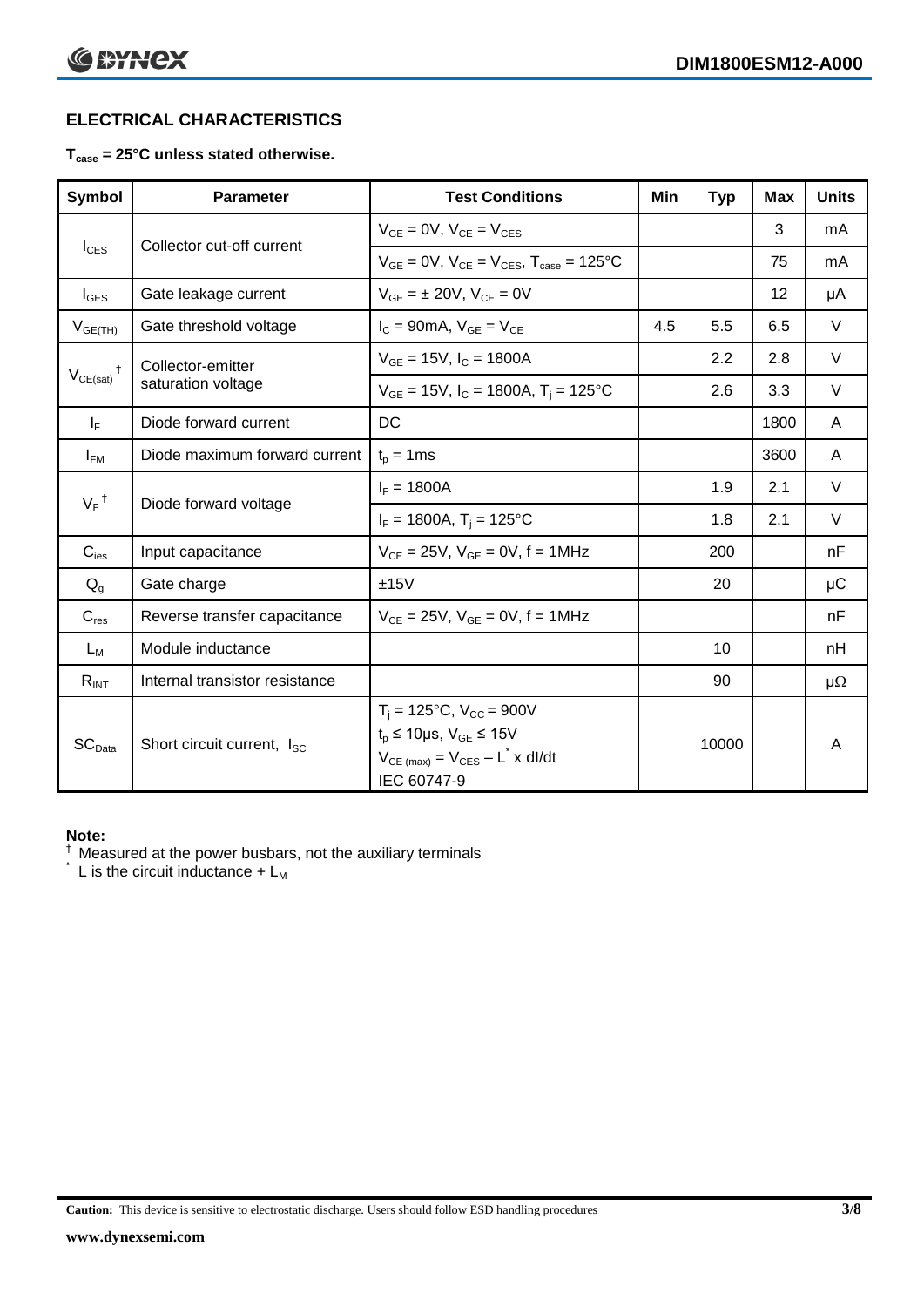## **ELECTRICAL CHARACTERISTICS**

**Tcase = 25°C unless stated otherwise**

| Symbol              | <b>Parameter</b>               | <b>Test Conditions</b>                       | Min | Typ. | <b>Max</b> | <b>Units</b> |
|---------------------|--------------------------------|----------------------------------------------|-----|------|------------|--------------|
| $t_{d(\text{off})}$ | Turn-off delay time            |                                              |     | 1250 |            | ns           |
| $t_{f}$             | Fall time                      | $I_c = 1800A$<br>$V_{GF} = \pm 15V$          |     | 190  |            | ns           |
| $E_{\mathsf{OFF}}$  | Turn-off energy loss           | $V_{CF} = 600V$                              |     | 330  |            | mJ           |
| $t_{d(on)}$         | Turn-on delay time             | $R_{G(ON)} = 1.2\Omega$                      |     | 220  |            | ns           |
| $t_{r}$             | Rise time                      | $R_{G(OFF)} = 1.2\Omega$<br>$L_s \sim 60$ nH |     | 200  |            | ns           |
| $E_{ON}$            | Turn-on energy loss            |                                              |     | 100  |            | mJ           |
| $Q_{rr}$            | Diode reverse recovery charge  | $I_F = 1800A$                                |     | 210  |            | μC           |
| $I_{rr}$            | Diode reverse recovery current | $V_{CE} = 600V$                              |     | 860  |            | A            |
| $E_{rec}$           | Diode reverse recovery energy  | $dl_F/dt = 9000A/\mu s$                      |     | 110  |            | mJ           |

#### **Tcase = 125°C unless stated otherwise**

| Symbol              | <b>Parameter</b>               | <b>Test Conditions</b>                       | Min | Typ. | <b>Max</b> | <b>Units</b> |
|---------------------|--------------------------------|----------------------------------------------|-----|------|------------|--------------|
| $t_{d(\text{off})}$ | Turn-off delay time            |                                              |     | 1450 |            | ns           |
| $t_{f}$             | Fall time                      | $I_c = 1200A$<br>$V_{GF} = \pm 15V$          |     | 190  |            | ns           |
| $E_{OFF}$           | Turn-off energy loss           | $V_{CF} = 600V$                              |     | 390  |            | mJ           |
| $t_{d(on)}$         | Turn-on delay time             | $R_{G(ON)} = 1.2\Omega$                      |     | 230  |            | ns           |
| $t_{r}$             | Rise time                      | $R_{G(OFF)} = 1.2\Omega$<br>$L_s \sim 60$ nH |     | 340  |            | ns           |
| $E_{ON}$            | Turn-on energy loss            |                                              |     | 180  |            | mJ           |
| $Q_{rr}$            | Diode reverse recovery charge  | $I_F = 1800A$                                |     | 390  |            | μC           |
| $I_{rr}$            | Diode reverse recovery current | $V_{CF} = 600V$                              |     | 1100 |            | A            |
| $E_{rec}$           | Diode reverse recovery energy  | $dl_F/dt = 8000A/\mu s$                      |     | 200  |            | mJ           |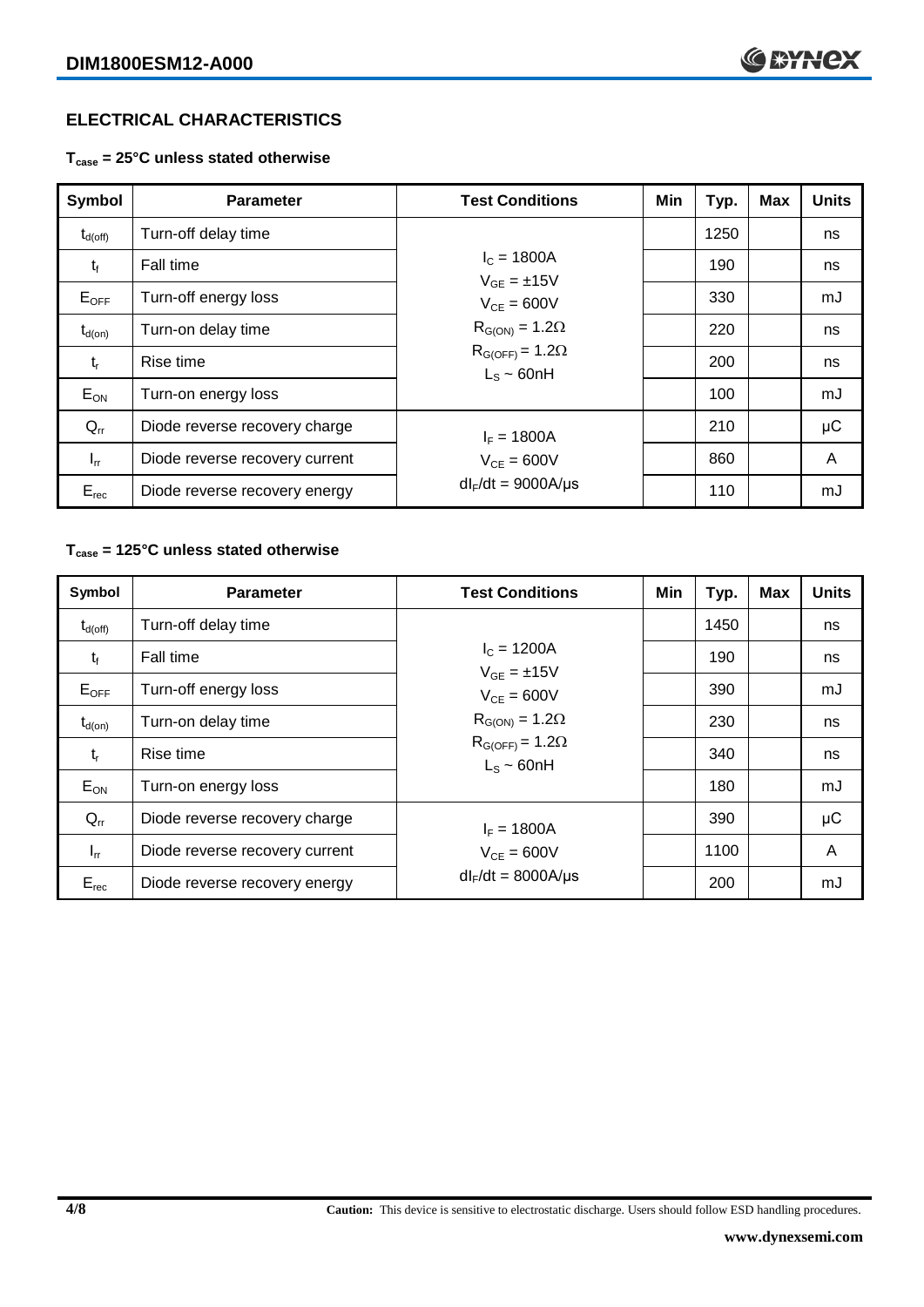

**Caution:** This device is sensitive to electrostatic discharge. Users should follow ESD handling procedures **5/8**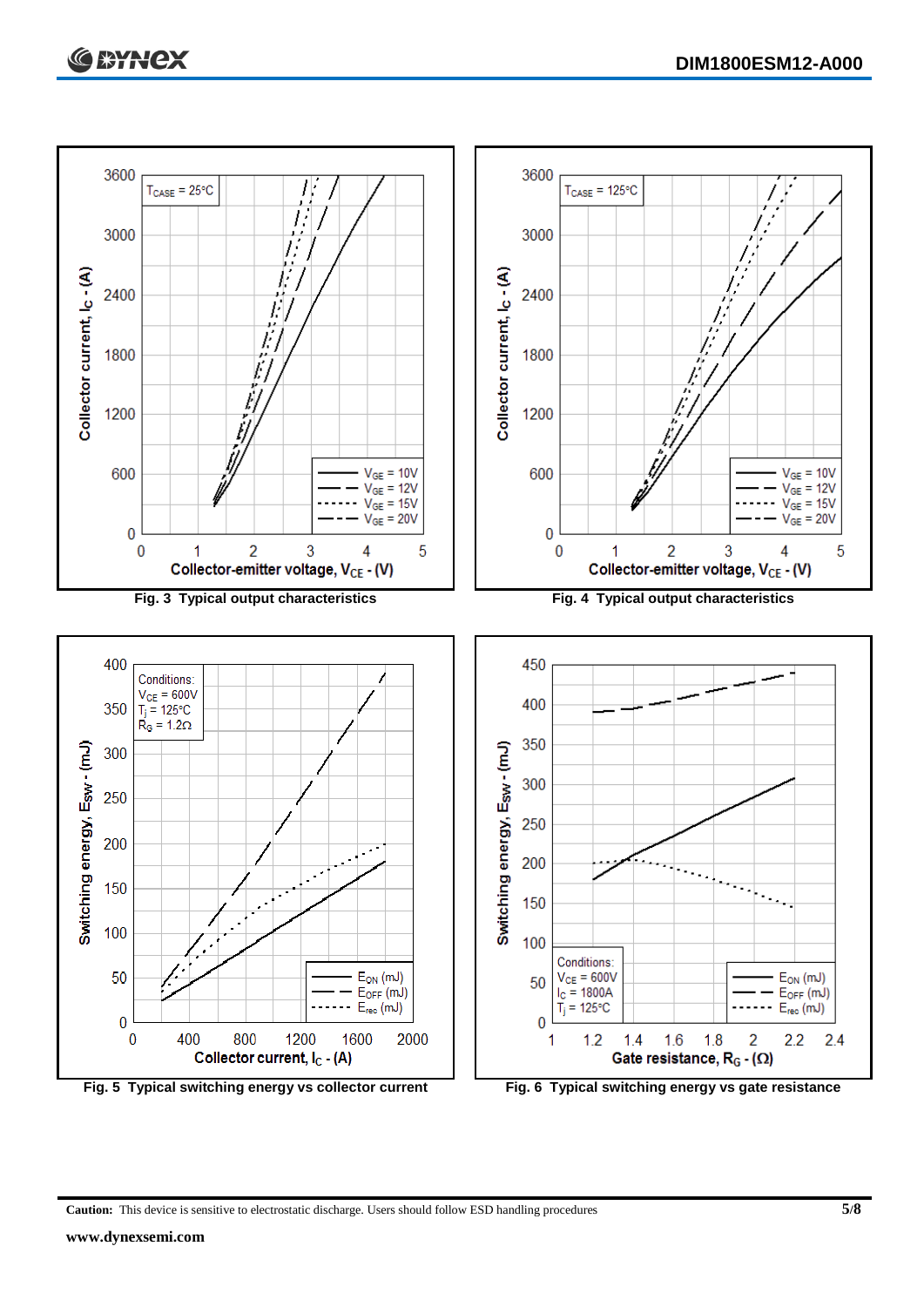

**6/8 Caution:** This device is sensitive to electrostatic discharge. Users should follow ESD handling procedures.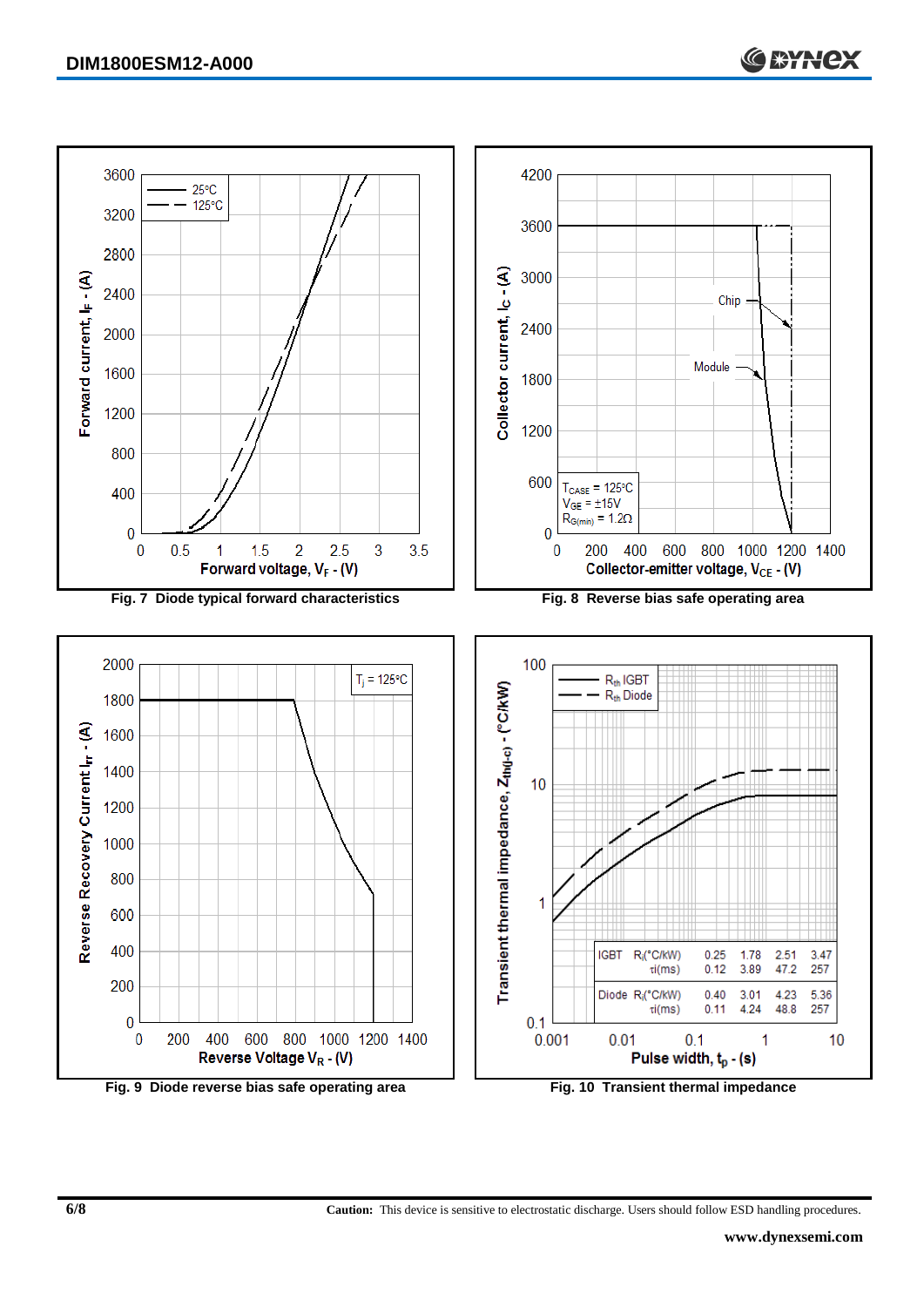

#### **PACKAGE DETAILS**

For further package information, please visit our website or contact Customer Services. All dimensions in mm, unless stated otherwise. **DO NOT SCALE.**



**Caution:** This device is sensitive to electrostatic discharge. Users should follow ESD handling procedures **7/8**